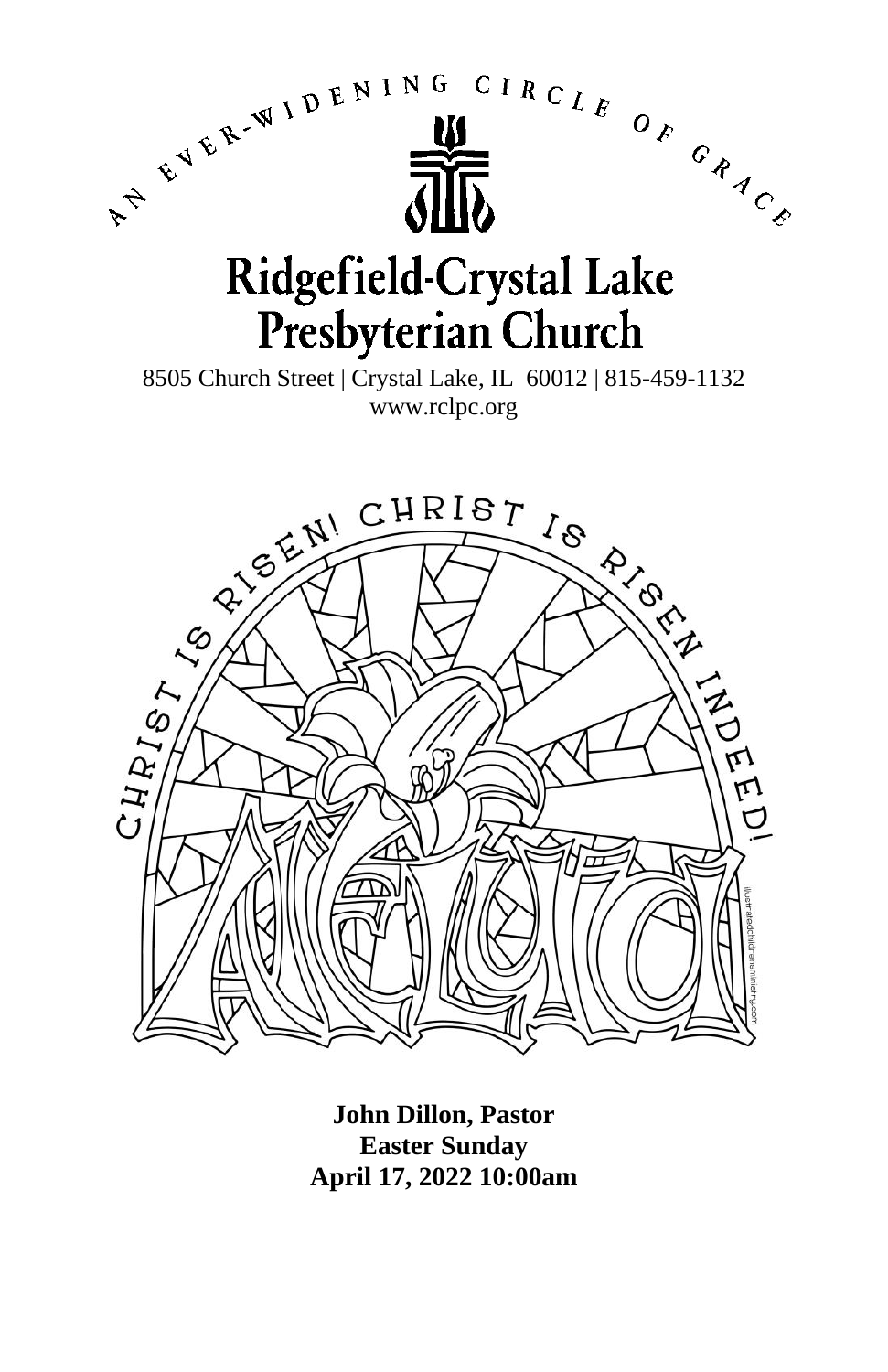*A "+" indicates all are invited to stand in either body or spirit.*

#### **WE GATHER**

PRELUDE: *PRELUDE IN C* J.S Bach

WORDS OF WELCOME

HE IS RISEN Anthony Jay Houston

+CALL TO WORSHIP

Pastor: The stone is rolled away.

## **All: Death is overcome.**

Pastor: The tomb is dark, but empty.

**All: Darkness gives way to light.** 

Pastor: The grave cloths are folded.

## **All: Where has he gone?**

Pastor: The women were the first to see and tell us,

## **All: He is not here.**

Pastor: Christ is risen!

## **All: He is risen indeed!**

+HYMN 232: JESUS CHRIST IS RISEN TODAY

## +EASTER AFFIRMATION

Pastor: Holy One, we gather together in the light of this new day, this wonderful day, to remember an empty tomb.

## **All: Jesus is risen!**

Pastor: Jesus is not found among the dead.

## **All: He is risen! He is here with us! Love has won, forever!**

- Pastor: As we gather to hear once more the mystery of Easter, we remember that faith does not depend on seeing or hearing; faith is trusting and acknowledging presence beyond our understanding.
- **All: Love wins, always! Thank you, Lord Jesus, for demonstrating to us that love is the only way.**
- Pastor: We celebrate your resurrection today and acknowledge your living presence in our lives.
- **All: Love will win, eternally!**
- Pastor: With love comes peace and Christ is our peace, the indestructible peace we now share with one another.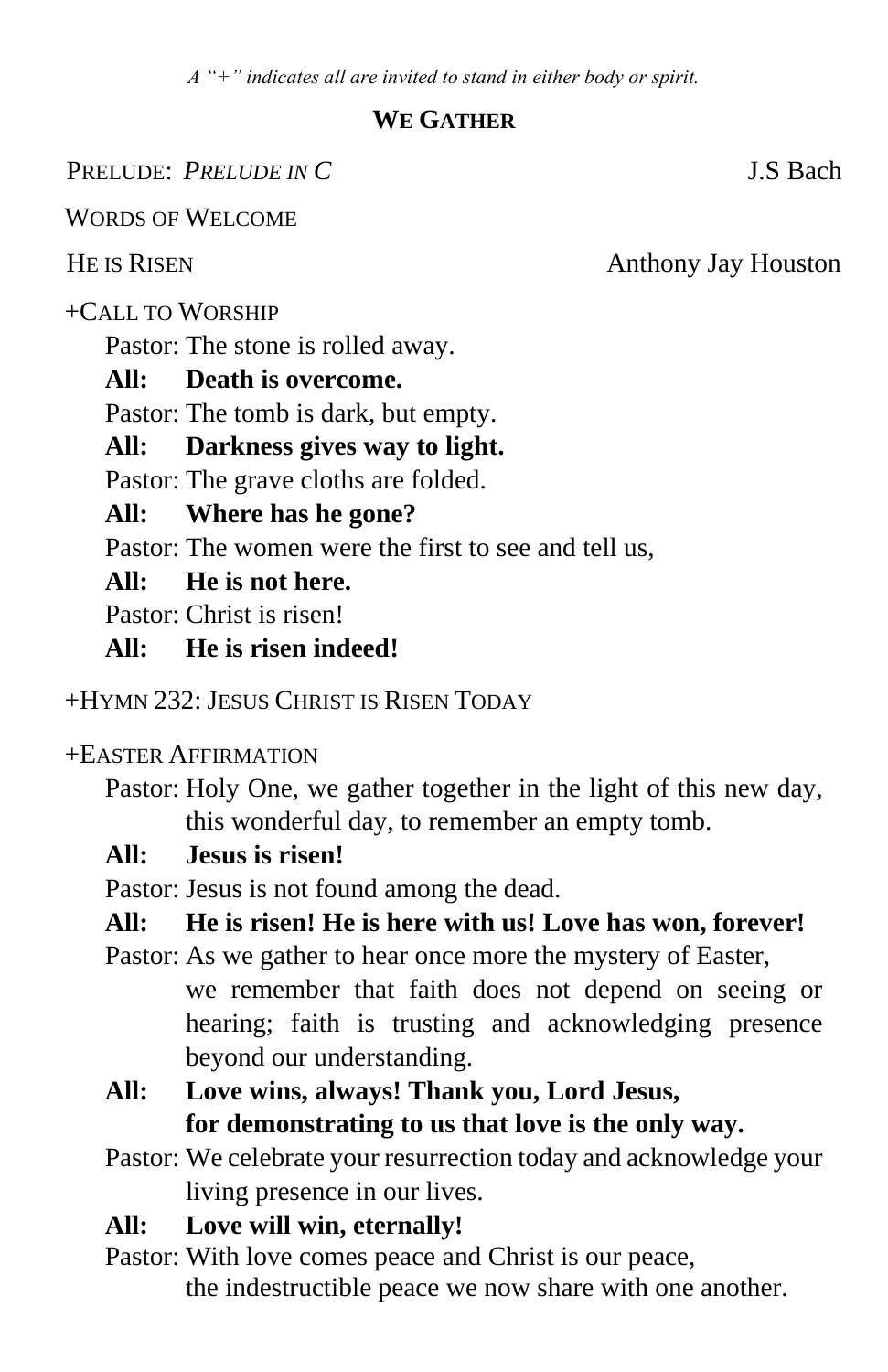+HYMN 248: *CHRIST IS RISEN! SHOUT HOSANNA!*

#### **WE GROW**

#### WEE WORSHIP

+SUNG RESPONSE *Hallelujah* John Bell



SCRIPTURE READING: John 20: 1-18

| MESSAGE         | Roll Away the Stone | Rev. John Dillon |
|-----------------|---------------------|------------------|
| <b>OFFERING</b> | Song for My Father  | Horace Silver    |

COMMUNION OF THE PEOPLE AND LORD'S PRAYER

**Our Father, who art in heaven, hallowed be thy name. Thy kingdom come, thy will be done, on earth as it is in heaven. Give us this day our daily bread; and forgive us our debts, as we forgive our debtors; and lead us not into temptation, but deliver us from evil. For thine is the kingdom, and the power, and the glory, forever. Amen.**

#### PRAYER AFTER COMMUNION

- Pastor: Christ is risen, living among us, feeding our bodies and souls forever!
- **All: We are always in God's presence. Christ is with us this day and forevermore. Alleluia!**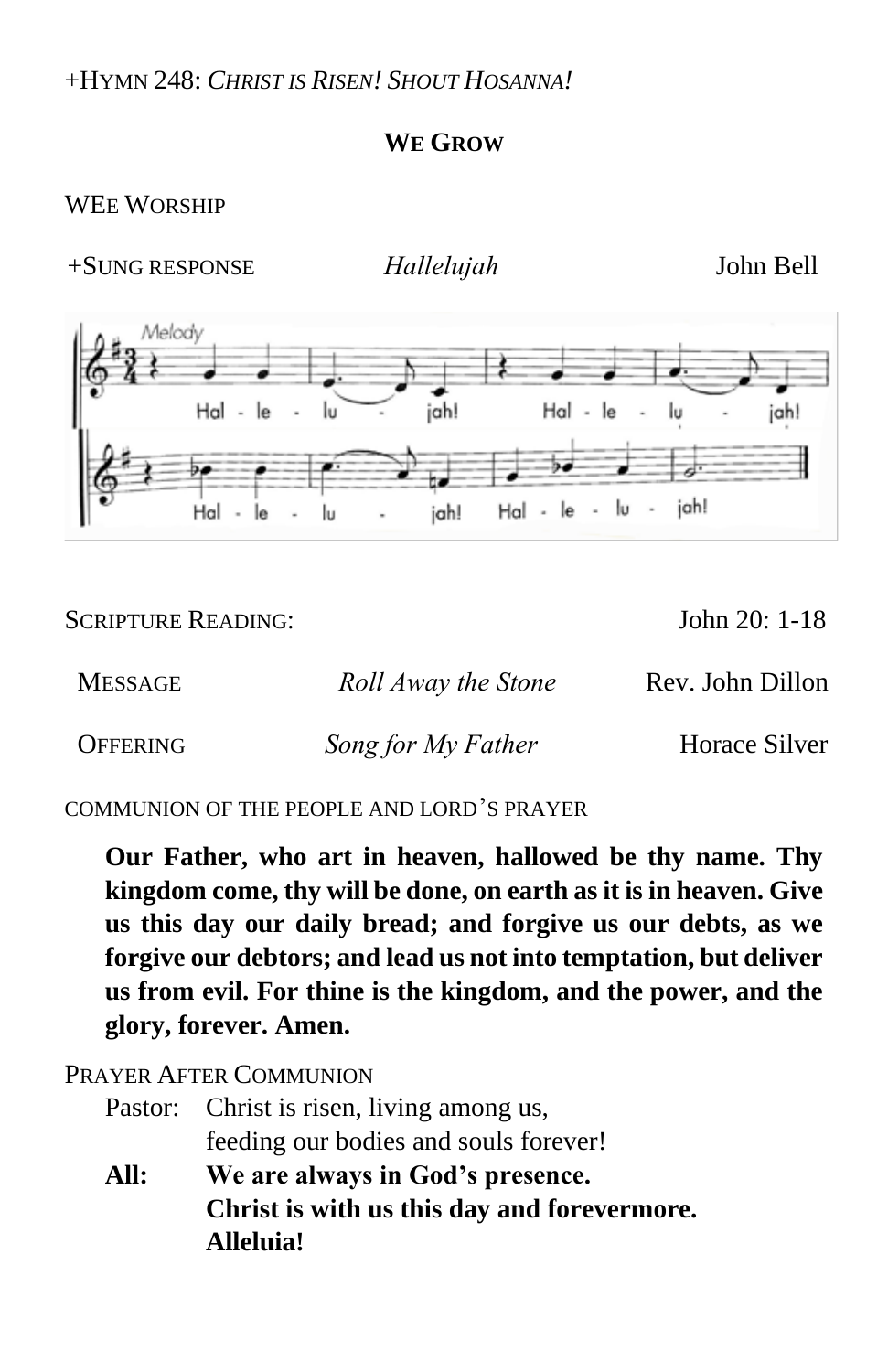#### **WE GO**

| +CONGREGATIONAL | "HALLELUJAH CHORUS" | G.F. Handel |
|-----------------|---------------------|-------------|
| <b>RESPONSE</b> | from <i>Messiah</i> |             |

*Copies of the score are available for anyone who wishes to stand with the choir and sing. Everyone is invited to remain standing.*

#### MUSIC LEADERS: ANTHONY JAY HOUSTON AND SCOTT IDDINGS ACCOMPANISTS: ANN LEGG AND MIKE GRISWOLD TECHNICAL DIRECTOR: STEVE CONNELL



*Visit Our Welcome Page… [rclpc.org/welcomeToRCLPC.html](http://rclpc.org/welcomeToRCLPC.html)*

HYMNS ARE FROM THE GLORY TO GOD PRESBYTERIAN HYMNAL UNLESS OTHERWISE NOTED ©CCLI LICENSE #1857579 | USED BY PERMISSION. ©OneLicense.Net License #A-708421 | Used by permission. ©Christian Copyright Solutions (CCS) License #13561 | Used by permission.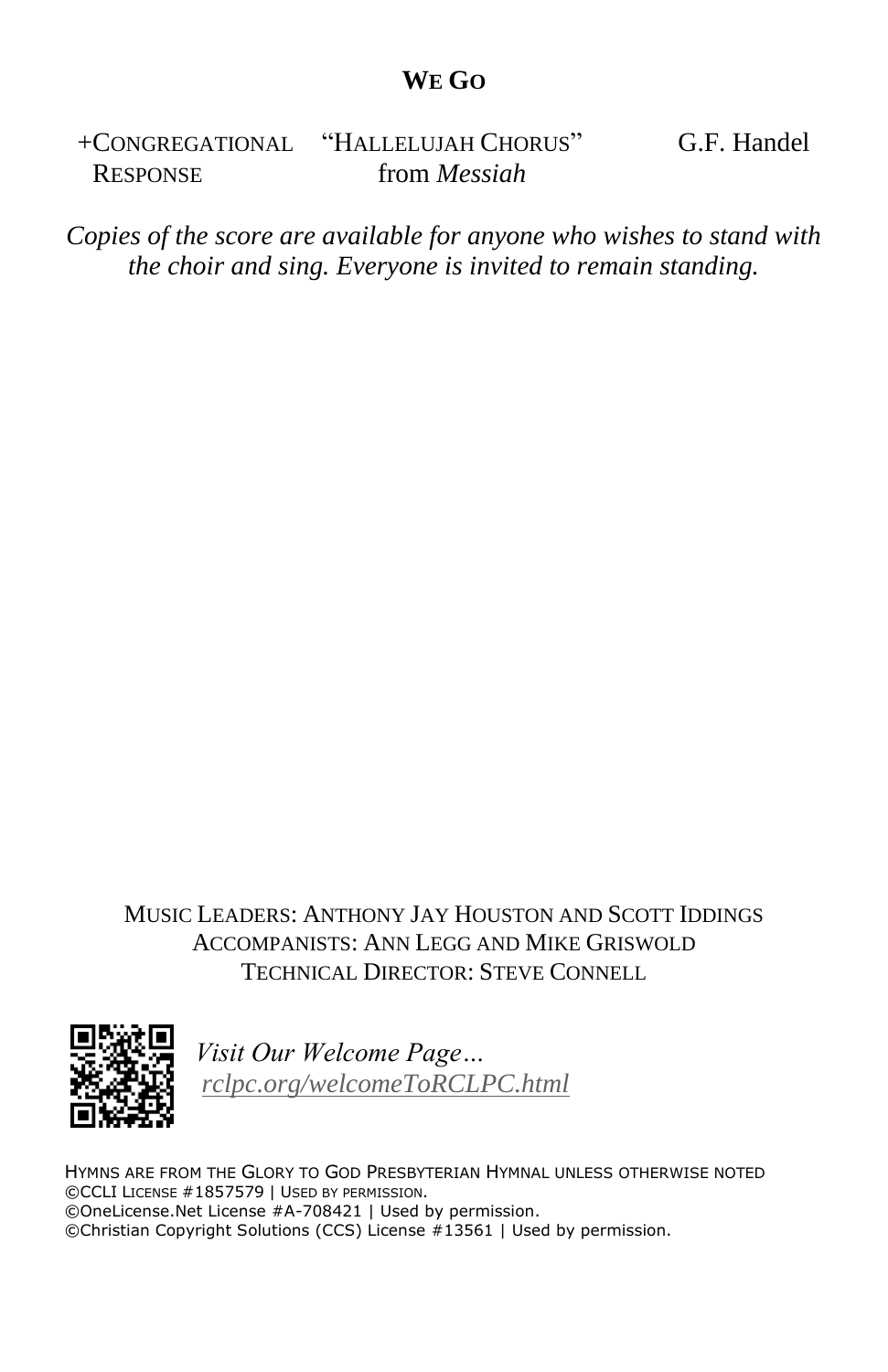## Hymn232: Jesus Christ is Risen Today

Jesus Christ is risen today, Alleluia! our triumphant holy day, Alleluia! who did once upon the cross, Alleluia! suffer to redeem our loss. Alleluia!

Hymns of praise then let us sing, Alleluia! unto Christ, our heavenly King, Alleluia! who endured the cross and grave, Alleluia! sinners to redeem and save. Alleluia!

But the pains which he endured, Alleluia! our salvation have procured. Alleluia! Now above the sky he's King, Alleluia! where the angels ever sing. Alleluia!

*Sing we to our God above, Alleluia! praise eternal as God's love. Alleluia! Praise our God, ye heavenly host, Alleluia! Father, Son, and Holy Ghost. Alleluia!*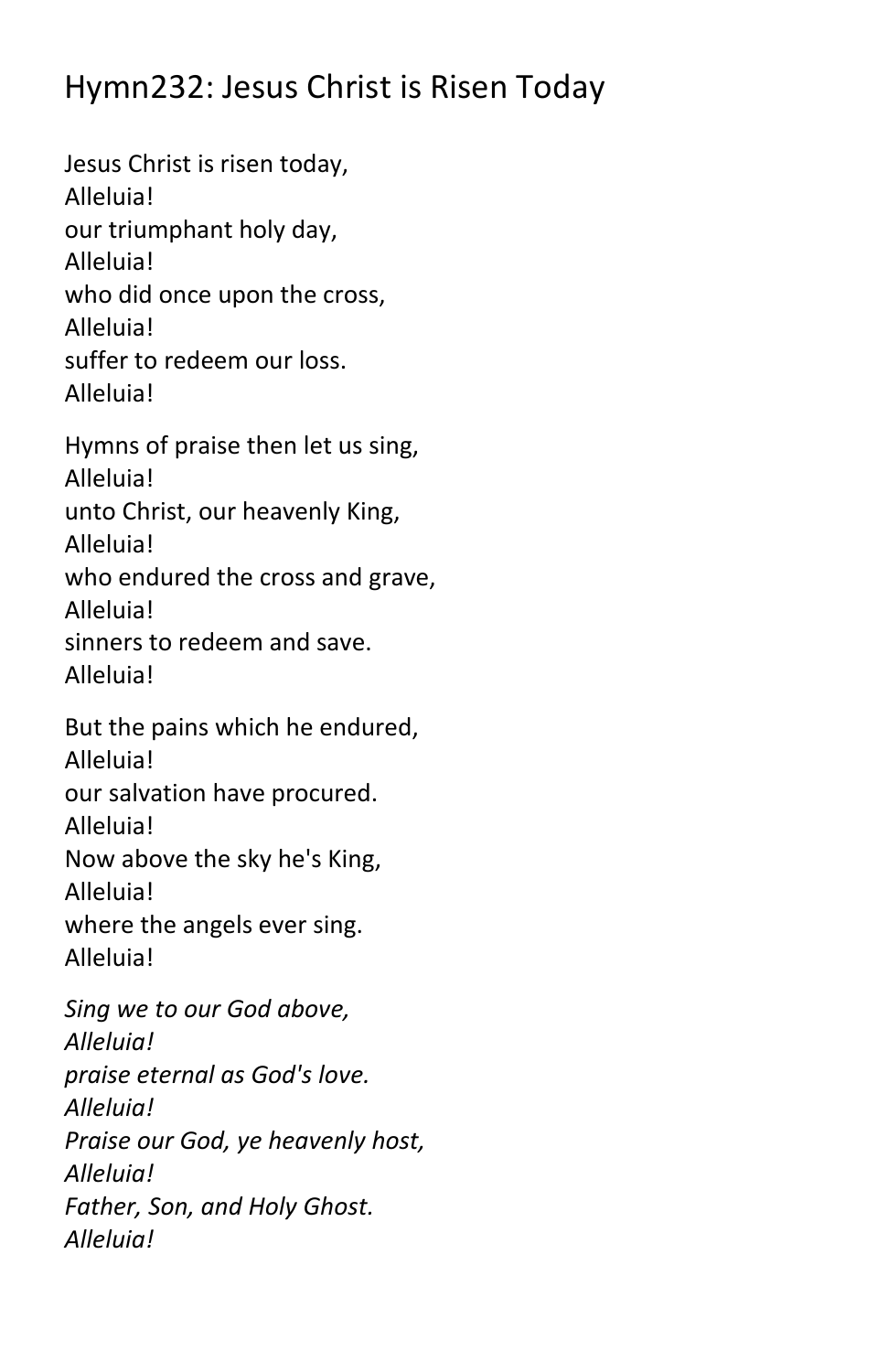## Hymn 248: Christ is Risen! Shout Hosanna!

Christ is risen! Shout Hosanna! Celebrate this day of days! Christ is risen! Hush in wonder: all creation is amazed. In the desert all-surrounding, see, a spreading tree has grown. Healing leaves of grace abounding bring a taste of love unknown.

Christ is risen! Raise your spirits from the caverns of despair. Walk with gladness in the morning. See what love can do and dare. Drink the wine of resurrection, not a servant, but a friend. Jesus is our strong companion. Joy and peace shall never end.

Christ is risen! Earth and heaven nevermore shall be the same. Break the bread of new creation where the world is still in pain. Tell its grim, demonic chorus: "Christ is risen! Get you gone!"' God the First and Last is with us. Sing Hosanna everyone!